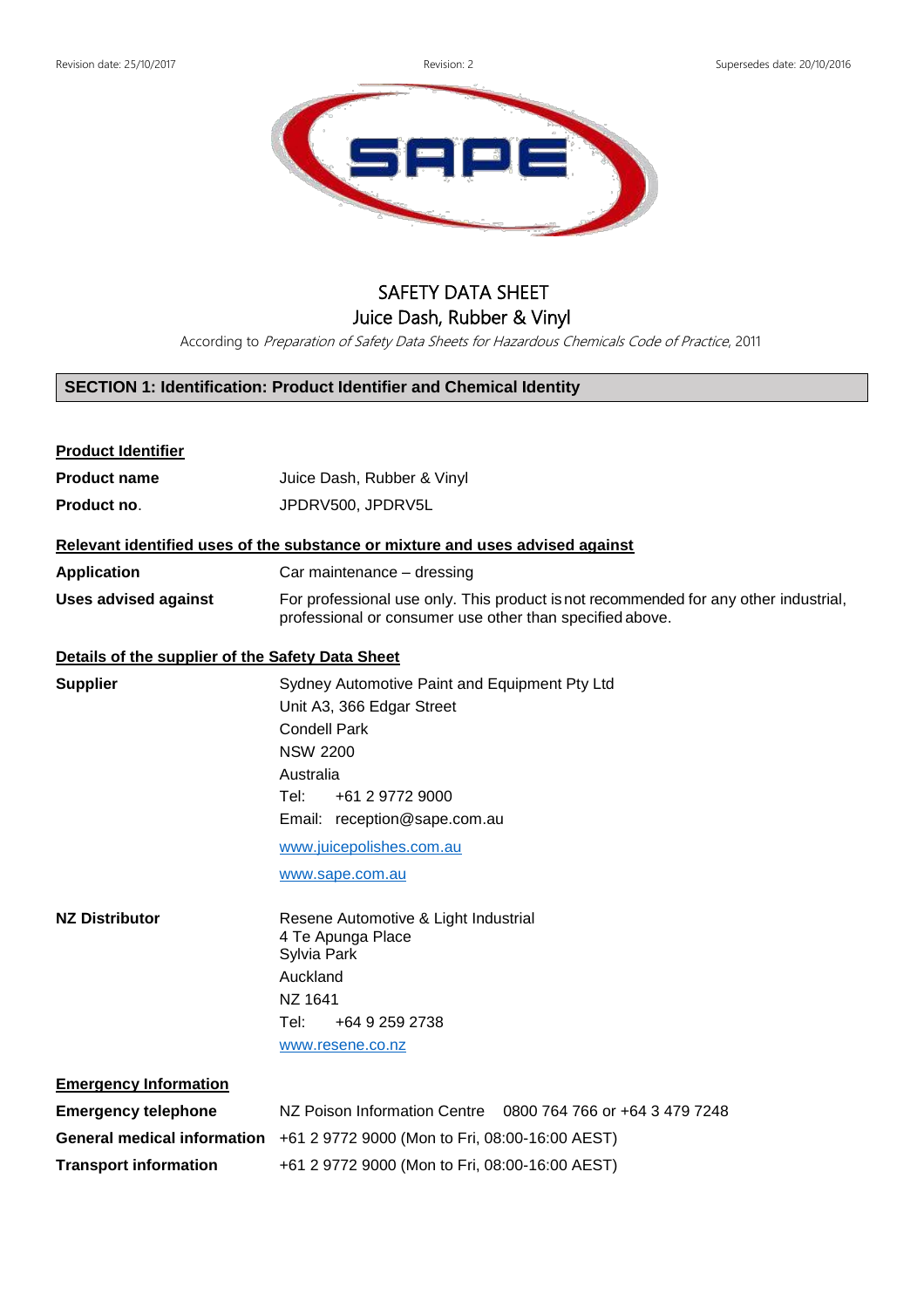#### **SECTION 2: Hazard(s) Identification**

## **Classification of the substance or mixture**

| Physical and health hazards     | Not classified as hazardous according to New Zealand Hazardous Substances<br>(Minimum Degrees of Hazard) Regulations, 2001                           |
|---------------------------------|------------------------------------------------------------------------------------------------------------------------------------------------------|
|                                 | Not classified as a dangerous good according to NZS 5433:2012, Transport of<br>Dangerous Goods on Land, UN, IMDG and IATA.                           |
| <b>HSNO Classification</b>      | Not classified as hazardous.                                                                                                                         |
| <b>Environmental hazards</b>    | Not classified                                                                                                                                       |
| Label elements                  |                                                                                                                                                      |
| <b>GHS hazard symbols</b>       | Not classified                                                                                                                                       |
| <b>GHS signal word</b>          | Not classified                                                                                                                                       |
| <b>Hazard statements</b>        | Not classified                                                                                                                                       |
| <b>Precautionary statements</b> | Not classified                                                                                                                                       |
|                                 | Given for information only:                                                                                                                          |
|                                 | P280 - Wear protective gloves/ protective clothing/ eye protection/ face protection.                                                                 |
|                                 | P305+P351+P338 - IF IN EYES: Rinse cautiously with water for several minutes.<br>Remove contact lenses, if present and easy to do. Continue rinsing. |

#### **Other hazard information**

This product does not contain any substances classified as PBT or vPvB.

#### **SECTION 3: Composition and Information on Ingredients**

No classified ingredients, or those having occupational exposure limits, present above the levels of disclosure.

#### **SECTION 4: First Aid Measures**

#### **Description of first aid measures**

**General information** Show this Safety Data Sheet to any medical personnel.

- **Inhalation** Move affected person to fresh air and keep warm and at rest in a position comfortable for breathing. Maintain an open airway. Loosen tight clothing such as collar, tie or belt.
- **Ingestion** Rinse mouth thoroughly with water. Remove any dentures. Give a few small glasses of water or milk to drink. Stop if the affected person feels sick as vomiting may be dangerous. Do not induce vomiting unless under the direction of medical personnel. If vomiting occurs, the head should be kept low so that vomit does not enter the lungs. Never give anything by mouth to an unconscious person. Maintain an open airway. Loosen tight clothing such as collar, tie or belt.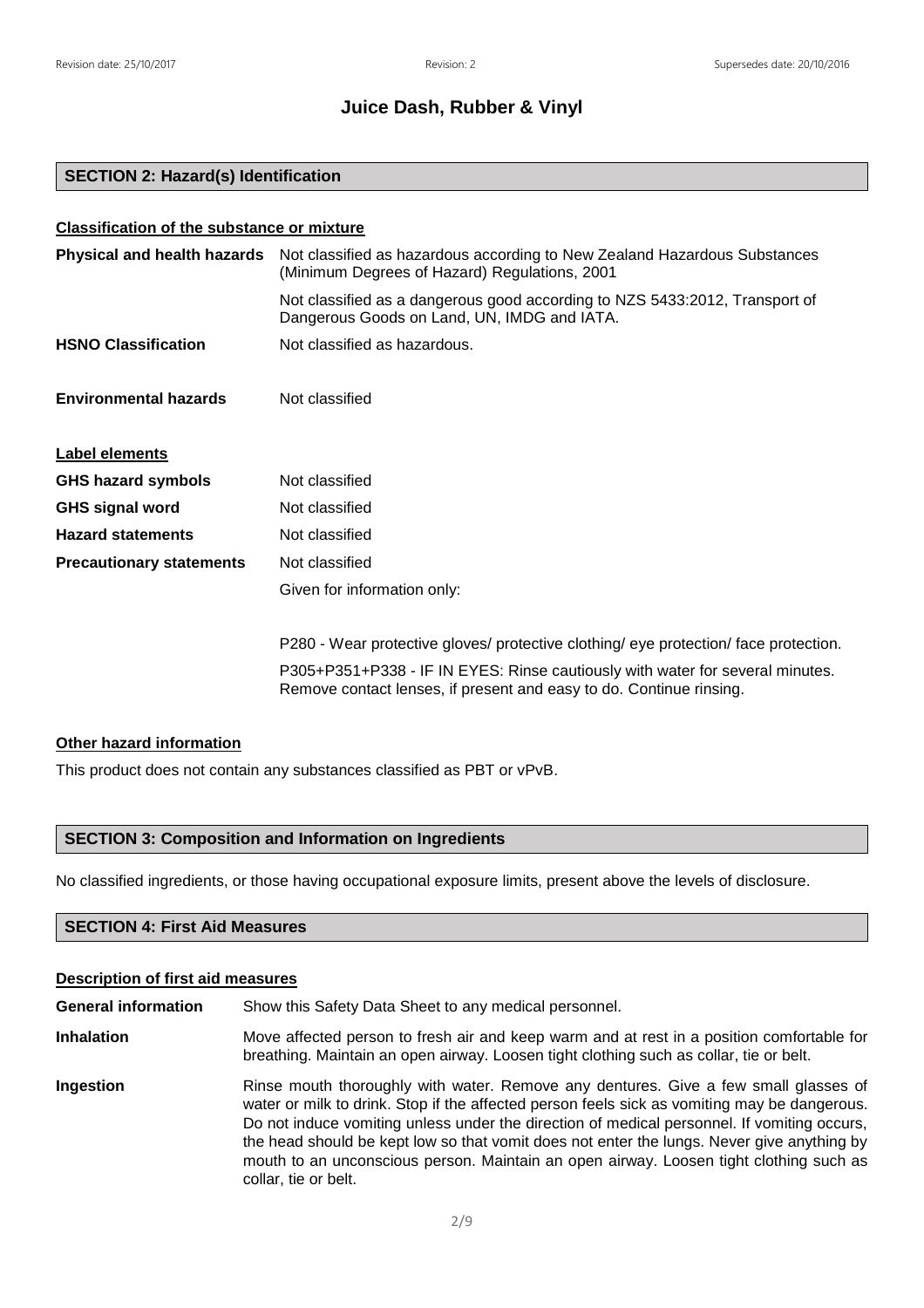- **Skin Contact** Rinse immediately with plenty of water.
- **Eye contact** Rinse immediately with plenty of water. Remove any contact lenses and open eyelids wide apart. Continue to rinse for at least 10 minutes.

**Protection of first aiders** First aid personnel should wear appropriate protective equipment during any rescue.

### **Most important symptoms and effects, both acute and delayed**

| <b>General information</b> | See Section 11 for additional information on health hazards. The severity of the symptoms<br>described will vary dependent on the concentration and the length of exposure. |
|----------------------------|-----------------------------------------------------------------------------------------------------------------------------------------------------------------------------|
| <b>Inhalation</b>          | Prolonged inhalation of high concentrations may damage respiratory system.                                                                                                  |
| Ingestion                  | Gastrointestinal symptoms, including upset stomach. Fumes from the stomach contents may<br>be inhaled, resulting in the same symptoms as inhalation.                        |
| <b>Skin contact</b>        | Prolonged contact may cause dryness of the skin.                                                                                                                            |
| Eye contact                | May cause temporary eye irritation.                                                                                                                                         |

### **Indication of any immediate medical attention and special treatment needed**

**Notes for the doctor** Treat symptomatically.

## **SECTION 5: Fire Fighting Measures**

| <b>Extinguishing media</b>                            |                                                                                                                                                                                                                                                                                                                                                                                                                                                                                                                                             |  |  |  |  |
|-------------------------------------------------------|---------------------------------------------------------------------------------------------------------------------------------------------------------------------------------------------------------------------------------------------------------------------------------------------------------------------------------------------------------------------------------------------------------------------------------------------------------------------------------------------------------------------------------------------|--|--|--|--|
| Suitable extinguishing media                          | The product is not flammable.                                                                                                                                                                                                                                                                                                                                                                                                                                                                                                               |  |  |  |  |
|                                                       | Extinguish with alcohol-resistant foam, carbon dioxide, dry powder or water<br>fog. Use fire-extinguishing media suitable for the surrounding fire.                                                                                                                                                                                                                                                                                                                                                                                         |  |  |  |  |
| Unsuitable extinguishing media                        | Do not use water jet as an extinguisher, as this will spread the fire.                                                                                                                                                                                                                                                                                                                                                                                                                                                                      |  |  |  |  |
| Special hazards arising from the substance or mixture |                                                                                                                                                                                                                                                                                                                                                                                                                                                                                                                                             |  |  |  |  |
| Specific hazards                                      | Containers can burst violently or explode when heated, due to excessive<br>pressure build-up.                                                                                                                                                                                                                                                                                                                                                                                                                                               |  |  |  |  |
| Hazardous combustion products                         | Thermal decomposition or combustion products may include harmful gases or<br>vapours.                                                                                                                                                                                                                                                                                                                                                                                                                                                       |  |  |  |  |
| <b>Advice for firefighters</b>                        |                                                                                                                                                                                                                                                                                                                                                                                                                                                                                                                                             |  |  |  |  |
| <b>Protective actions</b>                             | Avoid breathing fire gases or vapours. Evacuate area. Cool containers exposed<br>to heat with water spray and remove them from the fire area if it can be done<br>without risk. Cool containers exposed to flames with water until well after the fire<br>is out. If a leak or spill has not ignited, use water spray to disperse vapours and<br>protect men stopping the leak. Control run-off water by containing and keeping it<br>out of sewers and watercourses. If risk of water pollution occurs, notify appropriate<br>authorities. |  |  |  |  |
| <b>Special protective equipment</b>                   | Wear positive-pressure self-contained breathing apparatus<br>(SCBA)<br>and<br>appropriate protective clothing. Firefighter's clothing conforming to Australia/New<br>Zealand Standards AS/NZS 4967 (for clothing) AS/NZS 1801 (for helmets),<br>AS/NZS 4821 (for protective boots), AS/NZS 1801 (for protective gloves) will<br>provide a basic level of protection for chemical incidents.                                                                                                                                                 |  |  |  |  |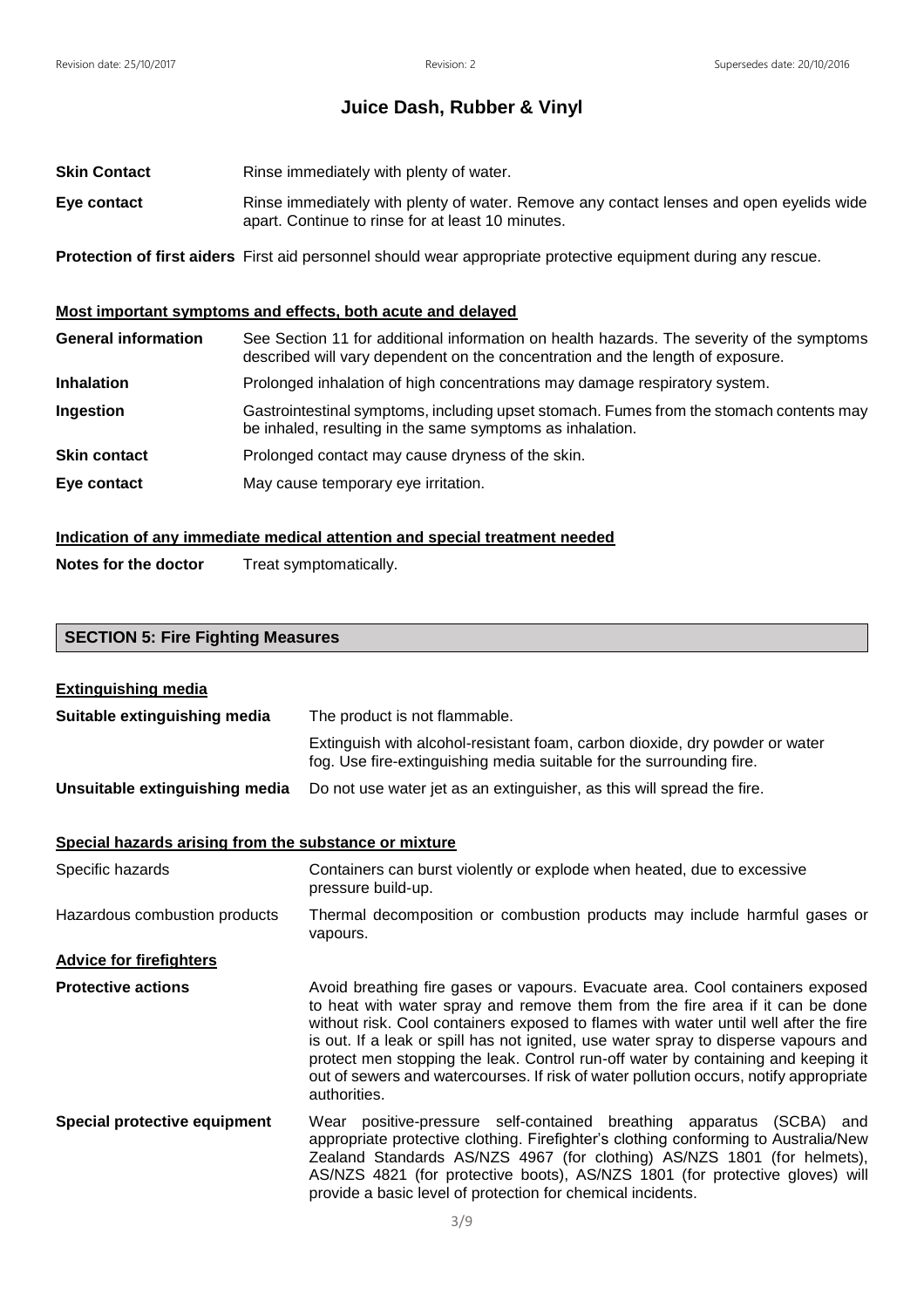#### **SECTION 6: Accidental Release Measures**

#### **Precautions, protective equipment and emergency procedures**

| <b>Personal precautions</b>      | No action shall be taken without appropriate training or involving any personal risk.<br>Keep unnecessary and unprotected personnel away from the spillage. Wear<br>protective clothing as described in Section 8 of this safety data sheet. Follow<br>precautions for safe handling described in this safety data sheet. Wash thoroughly<br>after dealing with a spillage. |
|----------------------------------|-----------------------------------------------------------------------------------------------------------------------------------------------------------------------------------------------------------------------------------------------------------------------------------------------------------------------------------------------------------------------------|
| <b>Environmental precautions</b> | Avoid discharge to the aquatic environment. Large Spillages: Inform the relevant<br>authorities if environmental pollution occurs (sewers, waterways, soil or air).                                                                                                                                                                                                         |

#### **Methods and material for containment and cleaning up**

**Methods for cleaning up** Wear protective clothing as described in Section 8 of this safety data sheet. Clear up spills immediately and dispose of waste safely. Approach the spillage from upwind. Small Spillages: If the product is soluble in water, dilute the spillage with water and mop it up. Alternatively, or if it is not water-soluble, absorb the spillage with an inert, dry material and place it in a suitable waste disposal container. Large Spillages: If leakage cannot be stopped, evacuate area. Flush spilled material into an effluent treatment plant, or proceed as follows. Contain and absorb spillage with sand, earth or other non-combustible material. Place waste in labelled, sealed containers. Clean contaminated objects and areas thoroughly, observing environmental regulations. Flush contaminated area with plenty of water. Wash thoroughly after dealing with a spillage. The requirements of the local water authority must be complied with if contaminated water is flushed directly to the sewer. Dispose of waste to licensed waste disposal site in accordance with the requirements of the local Waste Disposal Authority.

#### **Reference to other sections**

**Reference to other sections** For personal protection, see Section 8.

#### **SECTION 7: Handling and Storage**

#### **Precautions for safe handling**

**Usage precautions Read and follow manufacturer's recommendations. Wear protective clothing as** described in Section 8 of this safety data sheet. Keep away from food, drink and animal feeding stuffs. Handle all packages and containers carefully to minimise spills. Keep container tightly sealed when not in use. Avoid the formation of mists. **Occupation hygiene** Wash promptly if skin becomes contaminated. Take off contaminated clothing and wash before reuse. Wash contaminated clothing before reuse. Do not eat, drink or smoke when using this product. Wash at the end of each work shift and before eating, smoking and using the toilet. Change work clothing daily before leaving

#### **Conditions for safe storage, including any incompatibilities**

workplace.

| <b>Storage precautions</b> |  |  |  |  |  | Store in accordance with local regulations. Keep only in the original container. |
|----------------------------|--|--|--|--|--|----------------------------------------------------------------------------------|
|                            |  |  |  |  |  | Keep container tightly closed, in a cool, well ventilated place. Keep containers |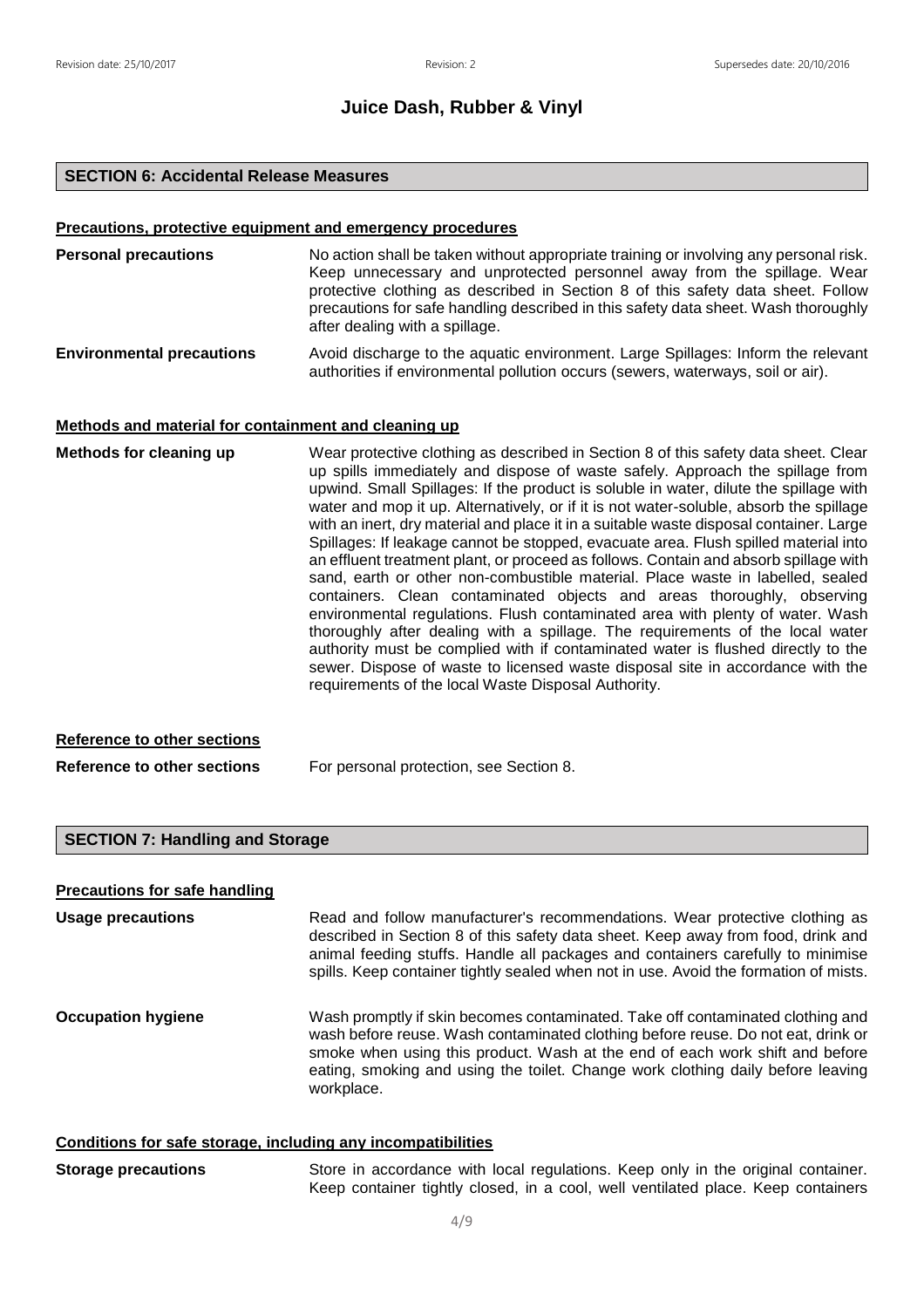upright. Protect containers from damage. Bund storage facilities to prevent soil and water pollution in the event of spillage.

**Storage class** Unspecified storage.

### **Specific end use(s)**

**Specific end use** The identified uses for this product are detailed in Section 1.

### **SECTION 8: Exposure Controls and Personal Protection**

#### **Occupational exposure limits**

**Ingredient comments** No exposure limits known for ingredients.

#### **Exposure controls**

#### **Protective equipment**



**Engineering controls Provide adequate ventilation.** Good general ventilation should be adequate to control worker exposure to airborne contaminants.

**Eye/face protection Eyewear complying with an approved standard should be worn if a risk** assessment indicates eye contact is possible. Personal protective equipment for eye and face protection should comply with Australia/New Zealand Standard AS/NZS 1337. Wear tight-fitting, chemical splash goggles or face shield.

**Hand protection** Chemical-resistant, impervious gloves complying with an approved standard should be worn if a risk assessment indicates skin contact is possible. The most suitable glove should be chosen in consultation with the glove supplier/manufacturer, who can provide information about the breakthrough time of the glove material. To protect hands from chemicals, gloves should comply with Australia/New Zealand Standard AS/NZS 2161. Considering the data specified by the glove manufacturer, check during use that the gloves are retaining their protective properties and change them as soon as any deterioration is detected. Frequent changes are recommended.

**Other skin and body protection** Appropriate footwear and additional protective clothing complying with an approved standard should be worn if a risk assessment indicates skin contamination is possible.

**Hygiene measures** Provide eyewash station and safety shower. Contaminated work clothing should not be allowed out of the workplace. Wash contaminated clothing before reuse. Clean equipment and the work area every day. Good personal hygiene procedures should be implemented. Wash at the end of each work shift and before eating, smoking and using the toilet. When using do not eat, drink or smoke.

**Respiratory protection** Respiratory protection complying with an approved standard should be worn if a risk assessment indicates inhalation of contaminants is possible. Provide adequate ventilation. Large spillages: If ventilation is inadequate, suitable respiratory protection must be worn.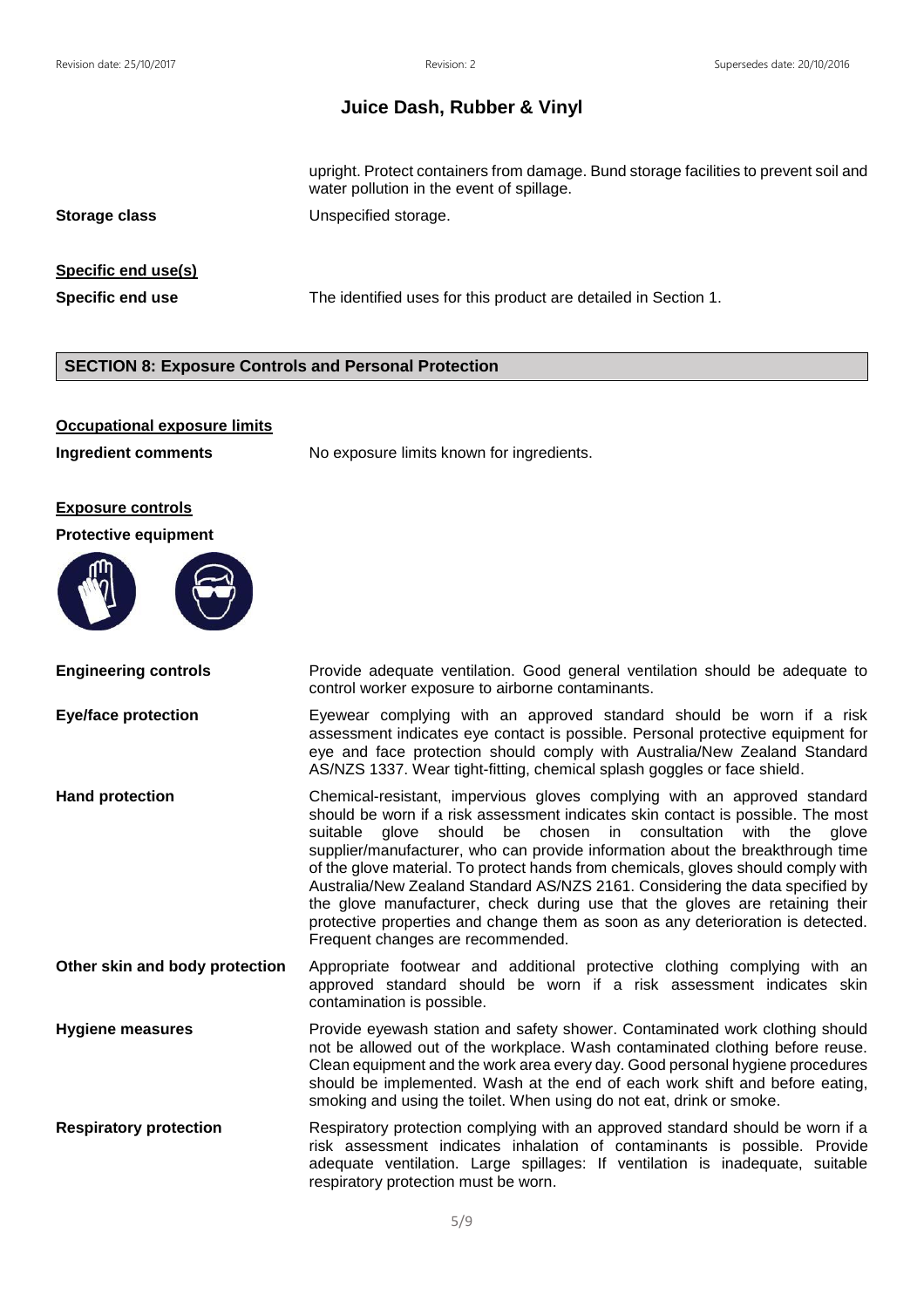**Environmental exposure control** Not regarded as dangerous for the environment. Keep container tightly sealed when not in use.

### **SECTION 9: Physical and Chemical Properties**

### **Information on basic physical and chemical properties**

| Appearance              | Liquid.                                                                                                                                               |
|-------------------------|-------------------------------------------------------------------------------------------------------------------------------------------------------|
| Colour                  | White.                                                                                                                                                |
| Odour                   | Pleasant, agreeable.                                                                                                                                  |
| <b>Flash point</b>      | Not applicable.                                                                                                                                       |
| <b>Relative density</b> | $\sim 0.988 \; \textcircled{2}$ (20°C)                                                                                                                |
| <b>Comments</b>         | Information declared as "Not available" or "Not applicable" is not considered to be<br>relevant to the implementation of the proper control measures. |

## **SECTION 10: Stability and Reactivity**

| <b>Reactivity</b>              | There are no known reactivity hazards associated with this product.                                                                           |  |  |  |  |
|--------------------------------|-----------------------------------------------------------------------------------------------------------------------------------------------|--|--|--|--|
| <b>Stability</b>               | Stable at normal ambient temperatures and when used as recommended. Stable<br>under the prescribed storage conditions.                        |  |  |  |  |
|                                | Possibility of hazardous reactions No potentially hazardous reactions known.                                                                  |  |  |  |  |
| <b>Conditions to avoid</b>     | There are no known conditions that are likely to result in a hazardous situation.                                                             |  |  |  |  |
| <b>Materials to avoid</b>      | No specific material or group of materials is likely to react with the product to<br>produce a hazardous situation.                           |  |  |  |  |
| <b>Hazardous decomposition</b> | Does not decompose when used and stored as recommended. Thermal<br>decomposition or combustion products may include harmful gases or vapours. |  |  |  |  |

### **SECTION 11: Toxicological Information**

### **Information on toxicological effects**

| <b>Toxicological effects</b>       | Not regarded as a health hazard under current legislation.       |
|------------------------------------|------------------------------------------------------------------|
| <b>Acute toxicity - oral</b>       |                                                                  |
| Notes (oral $LD_{50}$ )            | Based on available data the classification criteria are not met. |
| <b>Acute toxicity - dermal</b>     |                                                                  |
| Notes (dermal $LD_{50}$ )          | Based on available data the classification criteria are not met. |
| <b>Acute toxicity - inhalation</b> |                                                                  |
| Notes (inhalation $LC_{50}$ )      | Based on available data the classification criteria are not met. |
| <b>Skin corrosion/irritation</b>   |                                                                  |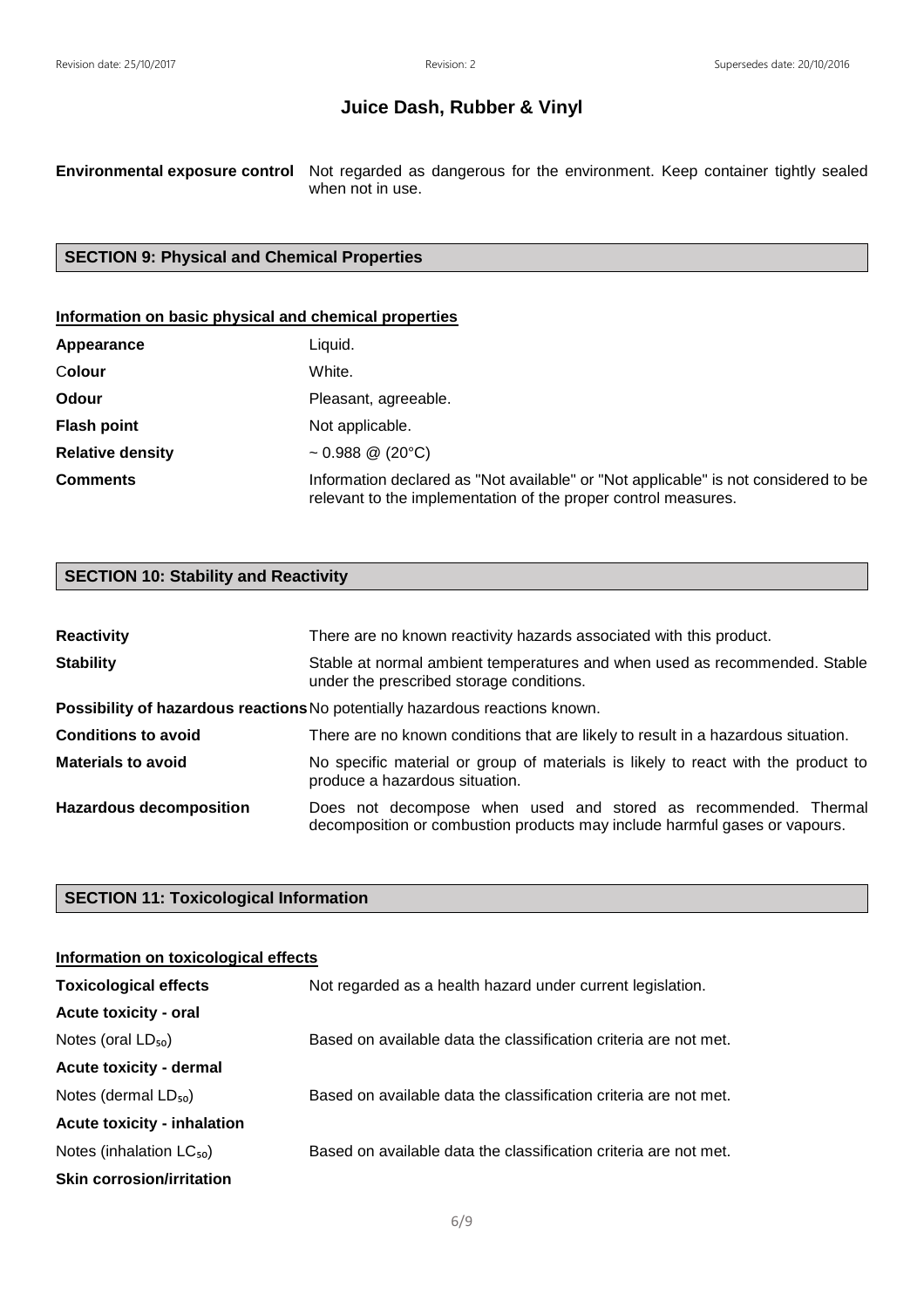| Animal data                                        | Based on available data the classification criteria are not met.                                                                                     |
|----------------------------------------------------|------------------------------------------------------------------------------------------------------------------------------------------------------|
| Serious eye damage/irritation                      |                                                                                                                                                      |
| Serious eye damage/irritation                      | Based on available data the classification criteria are not met.                                                                                     |
| <b>Respiratory sensitisation</b>                   |                                                                                                                                                      |
| Respiratory sensitisation                          | Based on available data the classification criteria are not met.                                                                                     |
| <b>Skin sensitisation</b>                          |                                                                                                                                                      |
| Skin sensitisation                                 | Based on available data the classification criteria are not met.                                                                                     |
| <b>Germ cell mutagenicity</b>                      |                                                                                                                                                      |
| Genotoxicity - in vitro                            | Based on available data the classification criteria are not met.                                                                                     |
| Carcinogenicity                                    |                                                                                                                                                      |
| Carcinogenicity                                    | Based on available data the classification criteria are not met.                                                                                     |
| <b>Reproductive toxicity</b>                       |                                                                                                                                                      |
| Reproductive toxicity - fertility                  | Based on available data the classification criteria are not met.                                                                                     |
|                                                    | Reproductive toxicity - development Based on available data the classification criteria are not met.                                                 |
| Specific target organ toxicity - single exposure   |                                                                                                                                                      |
| STOT - single exposure                             | Not classified as a specific target organ toxicant after a single exposure.                                                                          |
| Specific target organ toxicity - repeated exposure |                                                                                                                                                      |
| STOT - repeated exposure                           | Not classified as a specific target organ toxicant after repeated exposure.                                                                          |
| <b>Aspiration hazard</b>                           |                                                                                                                                                      |
| Aspiration hazard                                  | Based on available data the classification criteria are not met.                                                                                     |
|                                                    |                                                                                                                                                      |
| <b>General information</b>                         | No specific health hazards known. The severity of the symptoms described will<br>vary dependent on the concentration and the length of exposure.     |
| <b>Inhalation</b>                                  | Prolonged inhalation of high concentrations may damage respiratory system.                                                                           |
| Ingestion                                          | Gastrointestinal symptoms, including upset stomach. Fumes from the stomach<br>contents may be inhaled, resulting in the same symptoms as inhalation. |
| <b>Skin Contact</b>                                | Prolonged contact may cause dryness of the skin.                                                                                                     |
| Eye contact                                        | May cause temporary eye irritation.                                                                                                                  |
| Route of entry                                     | Ingestion Inhalation Skin and/or eye contact                                                                                                         |
| <b>Target organs</b>                               | No specific target organs known.                                                                                                                     |
| <b>Medical symptoms</b>                            | No specific symptoms noted, but this chemical may still have adverse health<br>impact, either in general or on certain individuals.                  |

## **SECTION 12: Ecological Information**

| <b>Ecotoxicity</b>            | Not regarded as dangerous for the environment. However, large or frequent spills<br>may have hazardous effects on the environment. |
|-------------------------------|------------------------------------------------------------------------------------------------------------------------------------|
| <b>Toxicity</b>               | Based on available data the classification criteria are not met.                                                                   |
| Persistence and degradability | The degradability of the product is not known                                                                                      |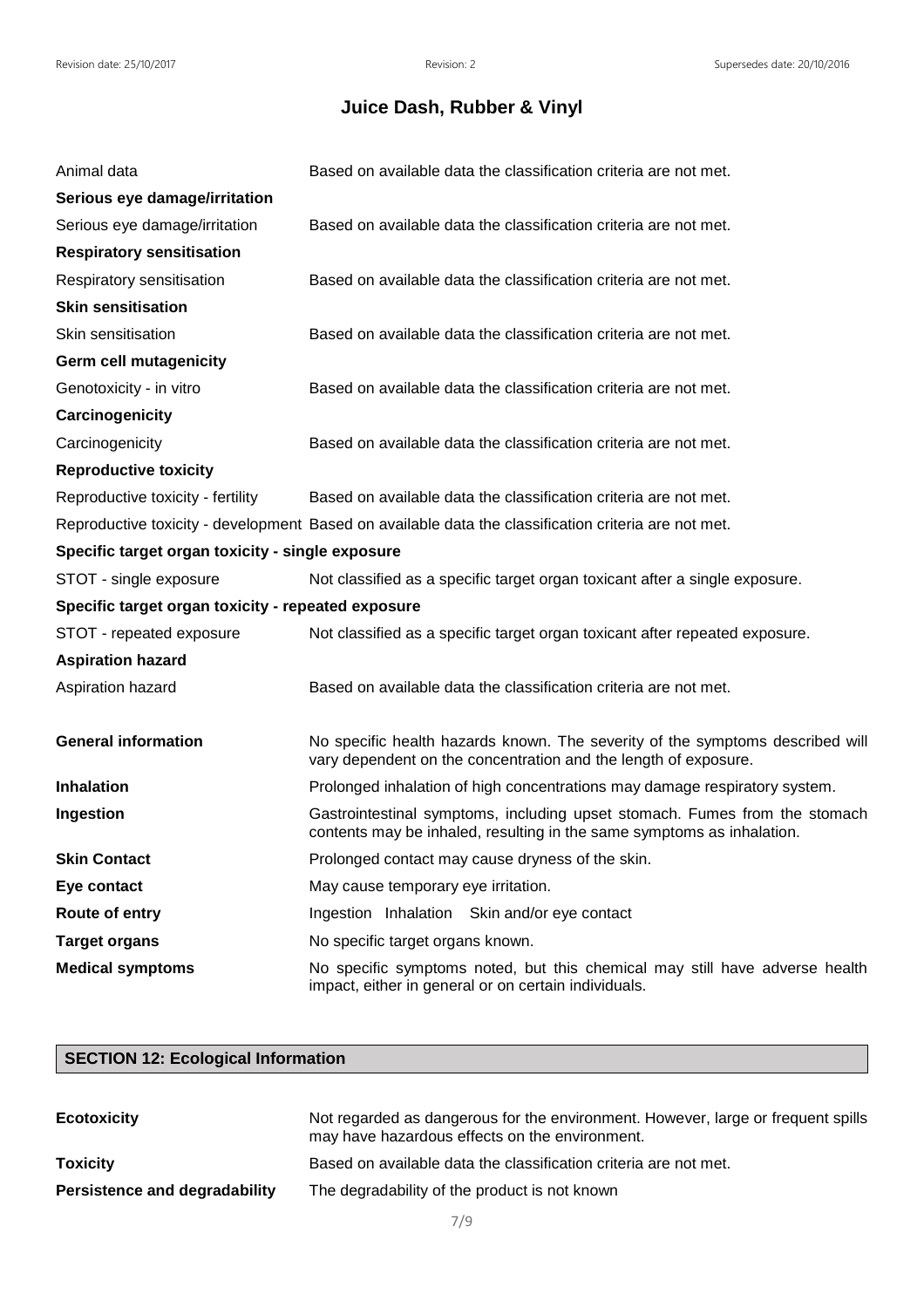| <b>Bioaccumulative potential</b> | No data available on bioaccumulation.                                                         |
|----------------------------------|-----------------------------------------------------------------------------------------------|
| <b>Mobility in soil</b>          | The product is water soluble and may spread in water systems. The product is<br>non-volatile. |
| <b>PBT and vPvB assessment</b>   | This product does not contain any substances classified as PBT or vPvB.                       |
| Other adverse effects            | None known.                                                                                   |

## **SECTION 13: Disposal Considerations**

| <b>Waste treatment methods</b> |                                                                                                                                                                                                                                                                                                                                                                                                                               |
|--------------------------------|-------------------------------------------------------------------------------------------------------------------------------------------------------------------------------------------------------------------------------------------------------------------------------------------------------------------------------------------------------------------------------------------------------------------------------|
| <b>General information</b>     | The generation of waste should be minimised or avoided wherever possible.<br>Reuse or recycle products wherever possible. This material and its container must<br>be disposed of in a safe way. Disposal of this product, process solutions, residues<br>and by-products should at all times comply with the requirements of environmental<br>protection and waste disposal legislation and any local authority requirements. |
| <b>Disposal methods</b>        | Dispose of surplus products and those that cannot be recycled via a licensed waste<br>disposal contractor. Waste packaging should be collected for reuse or<br>recycling. Incineration or landfill should only be considered when recycling is not<br>feasible. Waste should not be disposed of untreated to the sewer unless fully<br>compliant with the requirements of the local water authority.                          |

# **SECTION 14: Transport Information**

| General                                                                                     | The product is not covered by international regulations on the transport of<br>dangerous goods (IMDG, IATA, ADR/RID). |  |  |  |  |
|---------------------------------------------------------------------------------------------|-----------------------------------------------------------------------------------------------------------------------|--|--|--|--|
| <b>UN number</b>                                                                            | Not applicable.                                                                                                       |  |  |  |  |
| UN proper shipping name                                                                     | Not applicable.                                                                                                       |  |  |  |  |
| <b>Transport hazard class(es)</b>                                                           | No transport warning sign required.                                                                                   |  |  |  |  |
| Packing group                                                                               | Not applicable.                                                                                                       |  |  |  |  |
| Environmentally hazardous substance/marine pollutant<br>No.                                 |                                                                                                                       |  |  |  |  |
| Special precautions for user                                                                | Not applicable.                                                                                                       |  |  |  |  |
| Transport in bulk according to Annex II of MARPOL 73/78 and the IBC Code<br>Not applicable. |                                                                                                                       |  |  |  |  |